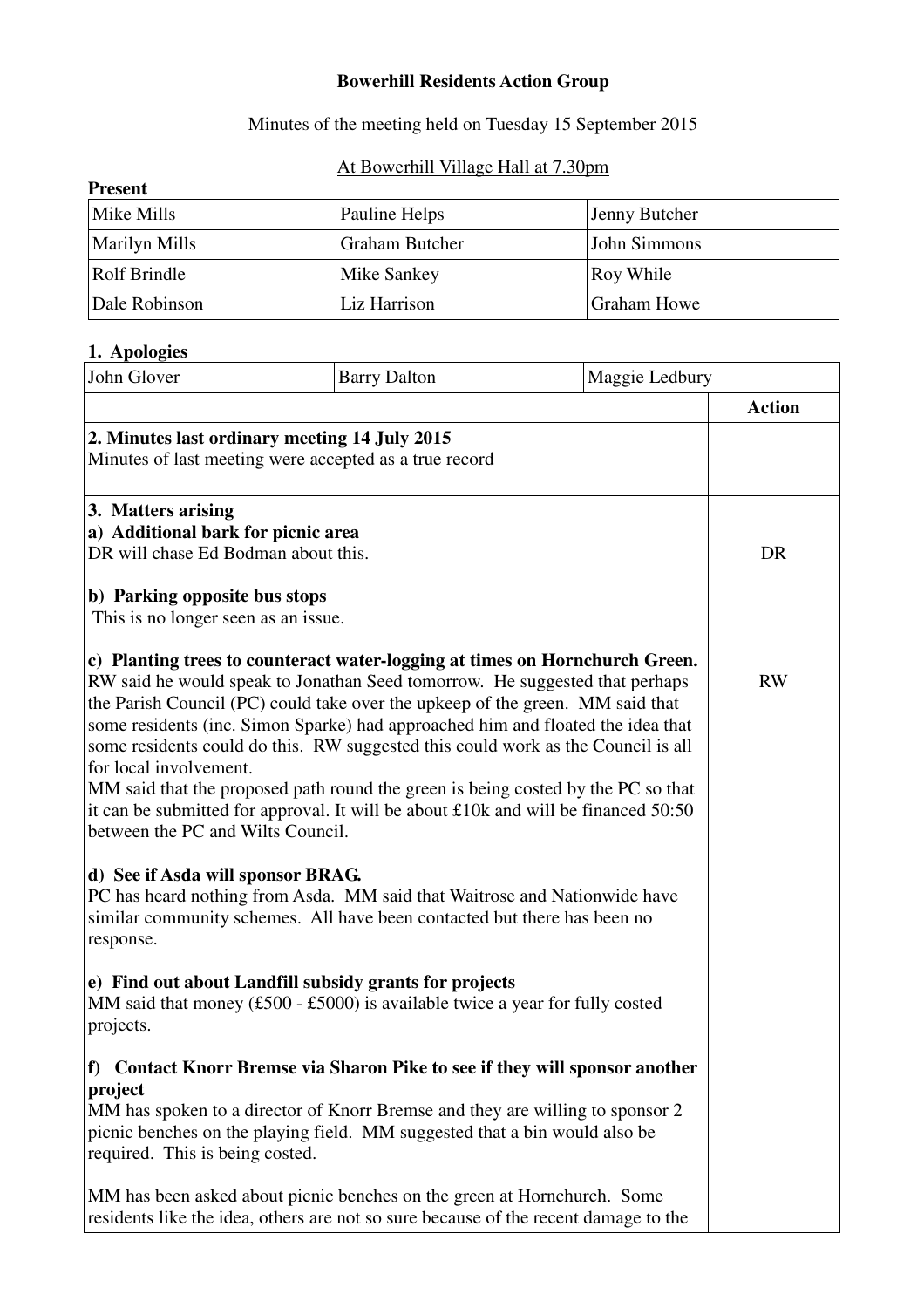| bench at the picnic area.<br>The police were informed of the damage at the picnic area and a policeman had<br>spoken to narrow boat users and established there was a rowdy crowd there about<br>11.45pm who also left a trail of litter that the narrow boat users cleared up. MS<br>asked if the PC insurance would cover this. MM will check this.<br>GB asked RW about the picnic benches that were at Melksham House. RW will<br>check this.<br>g) Is there a new improved road surface that can be used to prevent pot-<br>holes.<br>Nothing is known of this. RW said that the re-surfacing at Bowerhill - on<br>Industrial Estate and outside the school will now take place early 2016.<br>h) Business contributions towards Security 2000 to provide additional<br>security on the Industrial Estate<br>Security will be discussed at the next business meeting.<br>i) Level of police activity on Bowerhill<br>This has been raised at the Community Safety Group as Maggie Ledbury has<br>7,500 acres to cover, but as crime is low there is little hope in the current climate<br>of an improvement. There may be more PCSOs engaged in Wiltshire but there is<br>little likelihood we would get one.<br>JS said there is an issue with many vehicles parked outside a house in Park Road<br>that is leading to obstructions.<br>j) Overgrown roundabout nr Audi/VW garage<br>This has been dealt with.<br>If there are any other issues with overgrown bushes and trees, residents should<br>report this to the PC who will then refer it to Wilts Council. | <b>MM</b><br><b>RW</b> |
|---------------------------------------------------------------------------------------------------------------------------------------------------------------------------------------------------------------------------------------------------------------------------------------------------------------------------------------------------------------------------------------------------------------------------------------------------------------------------------------------------------------------------------------------------------------------------------------------------------------------------------------------------------------------------------------------------------------------------------------------------------------------------------------------------------------------------------------------------------------------------------------------------------------------------------------------------------------------------------------------------------------------------------------------------------------------------------------------------------------------------------------------------------------------------------------------------------------------------------------------------------------------------------------------------------------------------------------------------------------------------------------------------------------------------------------------------------------------------------------------------------------------------------------------------------------------------|------------------------|
| 4. Correspondence<br>MM has heard about the Neighbourhood Plan that wants volunteers to represent<br>the community on its various steering groups, such as Transport, Housing, Health,<br>Well-being, and Education.<br>RB said he was leading the Transport group and MS was on it. They would like<br>someone from the Ramblers to also be on it, or to just report issues with footpaths<br>in the area. Alan Baines is on Housing, and MS said that someone else should<br>really be on it. If anyone is interested in any of these topics they should contact<br>MM.<br>PH said she had been told about the Air Ambulance consultation for their new<br>headquarters. It was felt that this was a good idea, but there may be a noise<br>problem. Once consultations are finished then an application will be submitted to<br>Wilts Council.                                                                                                                                                                                                                                                                                                                                                                                                                                                                                                                                                                                                                                                                                                                         |                        |
| 5. Working party plans for the next 2 months<br>No specific plans were made, just that litter picking will continue and the picnic<br>area kept up together.<br>Dave has done more strimming and the ditches have been cleared.<br>It was agreed that volunteers attend the picnic area at 10.00am on Tuesdays with<br>rakes, shears and hoes to ready the site for winter.<br>Members were reminded to report issues of fly tipping quickly so Wilts Council<br>knows how big the problem is. RW said that the Council will review the opening                                                                                                                                                                                                                                                                                                                                                                                                                                                                                                                                                                                                                                                                                                                                                                                                                                                                                                                                                                                                                           | All                    |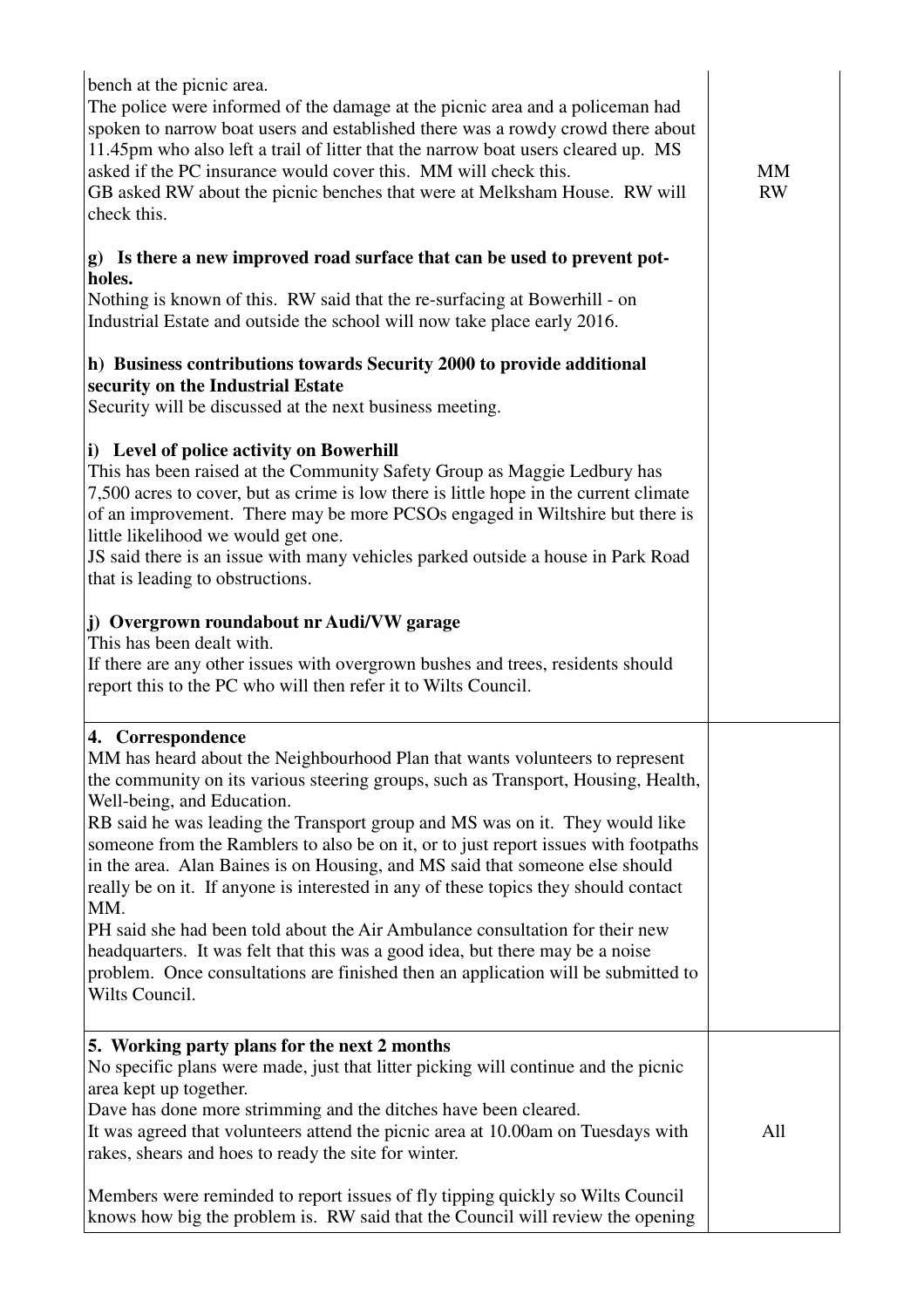| times of the recycling centres if necessary. RB wondered if the recycling centre<br>would be enlarged when the surrounding hangers are demolished.                                                                                                                                                                                                                                                                                                                                                                                                                                                                                                                                                                                                                                                                                                                         |  |
|----------------------------------------------------------------------------------------------------------------------------------------------------------------------------------------------------------------------------------------------------------------------------------------------------------------------------------------------------------------------------------------------------------------------------------------------------------------------------------------------------------------------------------------------------------------------------------------------------------------------------------------------------------------------------------------------------------------------------------------------------------------------------------------------------------------------------------------------------------------------------|--|
| 6. Treasurer's report<br>We currently have a balance of £491.65. A grant of £400 from MWOPC has been<br>received and expenditure includes bird seed, petrol for strimmer, plants, cement<br>and tickets for MM and MM to attend the Dartmouth award ceremony for the<br>South West in Bloom competition next week. Future expected expenses are for<br>more bird seed and rent for the hall. The PC wants to see accounts up to 31 Jan.<br>in future so JB will do this.                                                                                                                                                                                                                                                                                                                                                                                                   |  |
| 7. Wiltshire Council, Wiltshire Without South report<br>RW said that a concern being raised is parking on pavements. He has spoken to<br>Barry Dalton about this and is taking it up with the Transport Dept. at County Hall<br>to see if a bye law can be made.                                                                                                                                                                                                                                                                                                                                                                                                                                                                                                                                                                                                           |  |
| Another problem is the number of seagulls around the estate, on the Industrial<br>Estate and at Melksham Oak. RW is monitoring a possible solution being<br>undertaken in Devizes where nests are being removed. Herman Miller and Great<br>Bear are already on top of this, and the removal of the old hangers may also get<br>rid of some nesting areas, but there is still a problem near Christie Miller.                                                                                                                                                                                                                                                                                                                                                                                                                                                              |  |
| There is a Community Governance Review on which a decision will be made on<br>24 November. Consultations will be made before then, and one will be held this<br>Saturday at the opening of the new Pavilion. One issue is - does Bowerhill want<br>to stay separate from Melksham.                                                                                                                                                                                                                                                                                                                                                                                                                                                                                                                                                                                         |  |
| The small green off Hornchurch Road where the electric sub-station is will have<br>planting to deter youths playing there and making a noise. The Electric Company<br>is not interested in any solution. RW said that the Area Board has agreed a grant<br>of £2.5k for this. There has been an objection but RW will go ahead with the<br>plans.                                                                                                                                                                                                                                                                                                                                                                                                                                                                                                                          |  |
| 8. MWOPC Report<br>This Saturday there will be the official opening of the Pavilion on the Sports Field<br>at 10.00, then there will be tours until 12.00. There will be a consultation event<br>about Bowerhill during this time.<br>Other plans to be discussed in the Community Governance Review is the change<br>of Boundary between Bowerhill and Seend - to move it to the centre of the canal.<br>Also, should the Melksham Without PC merge with the Melksham Town Council.<br>(The Melksham Without area consists of 1/3 the total population of 23k and the<br>Town area 2/3, so the villages may feel they have a lesser say.)<br>RB said he has seen the paperwork about the Community Governance Review<br>and it will be on the Wilts website later so people can have their say. It may also<br>be mentioned in The Villager and the Melksham Independent. |  |
| 9. Police Report<br>As no police were able to attend PH read out Barry's report. A report of common<br>assault following a wedding party at the Pilot had been resolved; a resident<br>reported a couple arguing violently but they ran away when chased, and nothing<br>further was reported; a bench at the picnic area was broken; a 16 year old was<br>arrested for a burglary reported last month and patrols have been made of the                                                                                                                                                                                                                                                                                                                                                                                                                                   |  |